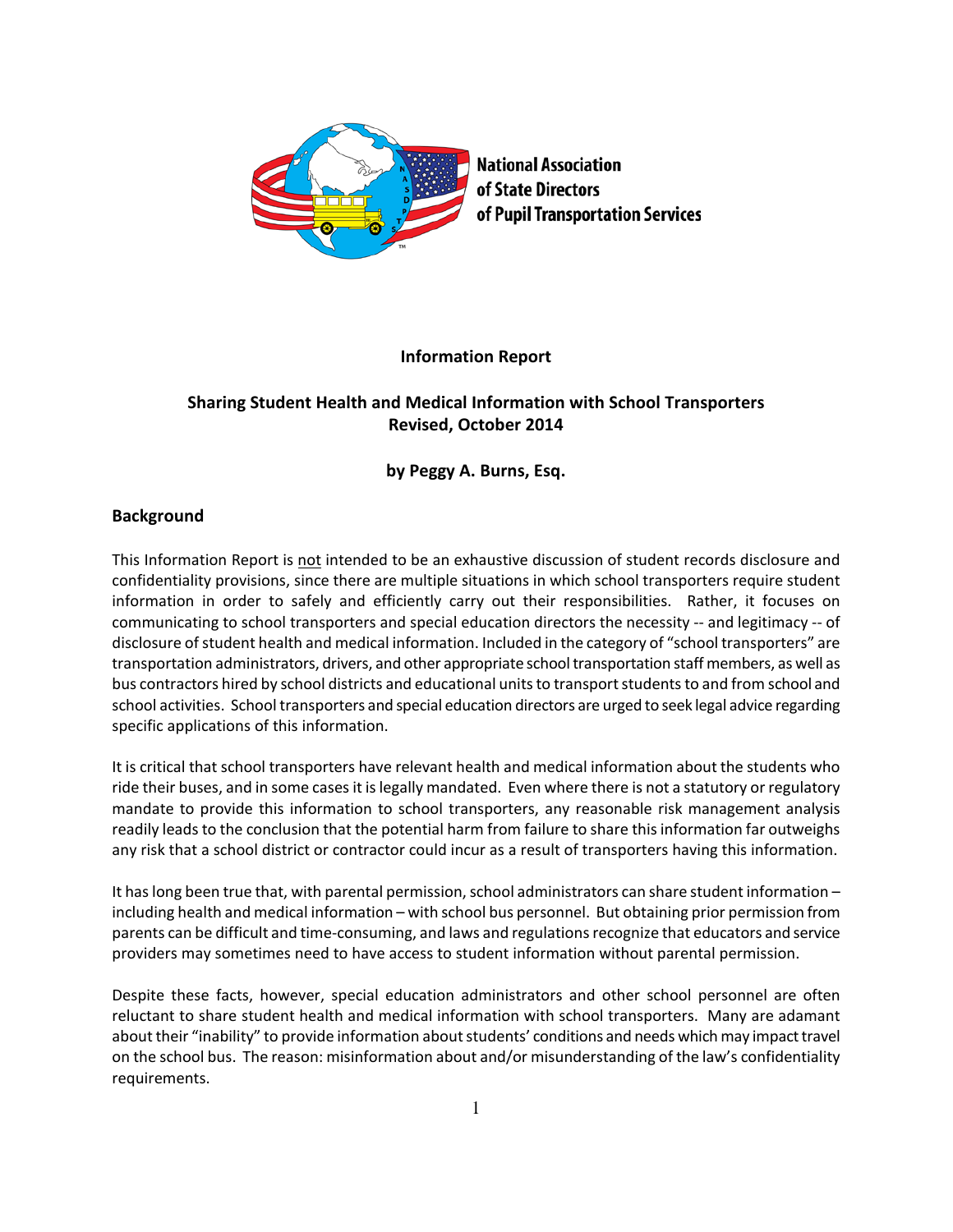### **Questions.**

- Can school transporters legally receive health and medical information about students who ride their buses?
- What factors should be considered in determining whether transportation personnel, special education personnel, medical personnel and parents should collaborate to accomplish this sharing of information?
- What are the prerequisites to the sharing of student health information with school transporters?
- How can compliance with these prerequisites be achieved

### **Discussion**

## *Application of relevant statutory and regulatory information.*

Several clear guiding principles emerge from an understanding of applicable law, especially the Regulations implementing Part B of the Individuals with Disabilities Education Act (hereafter, "IDEA"), and the Family Educational Rights and Privacy Act of 1974 (hereafter, "FERPA.")

## **Principle 1 -- Rationale for Disclosure**

School transportation professionals need operational information about the way in which a student's special needs impact the ride, and necessary accommodations and modifications that the transportation department must implement. Knowing a child's diagnosis or "label" isn't enough and, in fact, is of limited actual value. Instead, school transportation professionals need to know "the what" and "the how" of *this* child's disability-related transportation needs, 34 CFR 300.323(d).

Federal agencies have begun to recognize the strong rationale for disclosure of student information to pupil transportation professionals. In a document setting forth "Questions and Answers on Serving Children with Disabilities Eligible for Transportation" released on November 9, 2009, the Office of Special Education and Rehabilitative Services (OSERS) reiterated a statement by the Office of Special Education Programs (OSEP) in its August 22, 2003 *Memorandum to State Directors of Special Education* [\(https://www2.ed.gov/policy/speced/guid/idea/letters/2003-3/leeds082203relsvcs3q2003.pdf\)](https://www2.ed.gov/policy/speced/guid/idea/letters/2003-3/leeds082203relsvcs3q2003.pdf) recognizing that, "Transportation providers play an integral role in the school lives of many children, including children with disabilities." OSERS marked the "essential" need for "effective communication between school and transportation providers."

When transportation is provided as a related service to a special education student -- that is, because transportation is necessary for the child to access Individualized Education Program (IEP) services -- then transporters are related service providers. [See IDEA Regulations (hereafter "Regs"), Section 300.24.] Under such circumstances, the school district *must* provide necessary information to school transporters. That information includes setting forth the role of transportation personnel in meeting the unique needs of the child as identified in his/her IEP, and those "accommodations, modifications, and supports" identified in the child's IEP which relate in any way to the transportation environment. [See Regs., Section 300.342(b) (2) and (3).]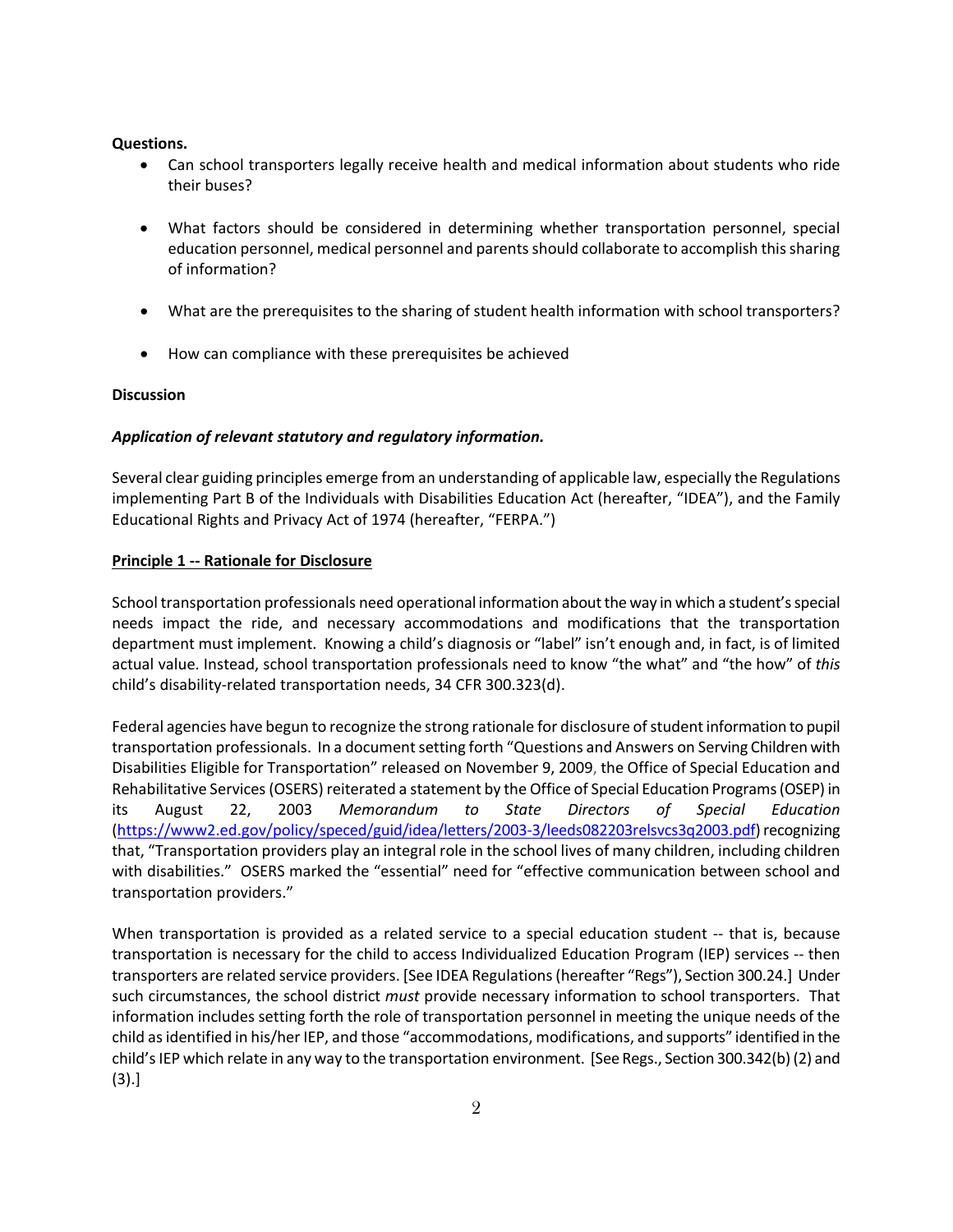Furthermore, related services providers must receive information about relevant IEP changes when the changes are made without the direct involvement of those providers. Specifically, when an IEP has been revised – and there are times this can occur without an IEP meeting – the Analysis states that "it is important that the personnel responsible for implementing the revised IEP be notified and informed of the changes with respect to their particular responsibilities." That means, for example, that if a behavior intervention plan is added to an IEP in response to behavior which a student displays both in the classroom and on the school bus, the child's driver and attendant should be notified of any responsibilities under the plan.

While the IDEA Regulations impose a mandatory duty on school districts when transportation is a related service, FERPA gives broader permission to disclose information about a child under two situations:

- (1) when a parent consents to the disclosure; or
- (2) to "school officials" with a "legitimate educational interest" even when the district has not obtained such prior consent.

## *Who is a school official with a legitimate educational interest?*

When FERPA was modified in 1996, a "Model Notification of Rights Under FERPA for Elementary and Secondary Institutions" was included in Appendix B. That Model Notification clearly demonstrates Congressional intent as to who might reasonably be entitled to receive student information:

"A **school official** is a person employed by the District as an administrator, supervisor, instructor or **support staff member**. . .; a person serving on the School Board; a **person or company with whom the District has contracted to perform a special task**. . ."

And, a school official has "a **legitimate educational interest** if the official needs to review an education record in order to fulfill his or her professional responsibility."

It is clear that school transporters meet this standard when having and understanding student health and medical information is necessary to enable the safe and efficient transport of a student.

## **Principle 2 -- Publication of Criteria for Disclosure.**

Under FERPA, school districts and contractors must annually publish a notification to parents that includes the district's criteria for disclosing student information to school officials without parental permission, 34 CFR 99.7. The Official Commentary to the FERPA regulations states, "At the discretion of a school [district], school officials may include school transportation officials (including bus drivers. . . ." among those entitled to have information necessary to enable them to do their jobs, and, therefore, privy to student information without parental permission.

The 2006 Amendments to the IDEA regulations underscore the need for service providers who work directly with students with disabilities to have access to necessary information. Each related service provider must have access to the child's IEP and be informed of his or her specific responsibilities related to implementing the IEP, and of the "specific accommodations, modifications, and supports that must be provided to the child in accordance with the IEP, 34 CFR 300.323(d). How this information is conveyed is left up to individual school districts.

These combined requirements are easily met by including in student/parent handbooks a statement like the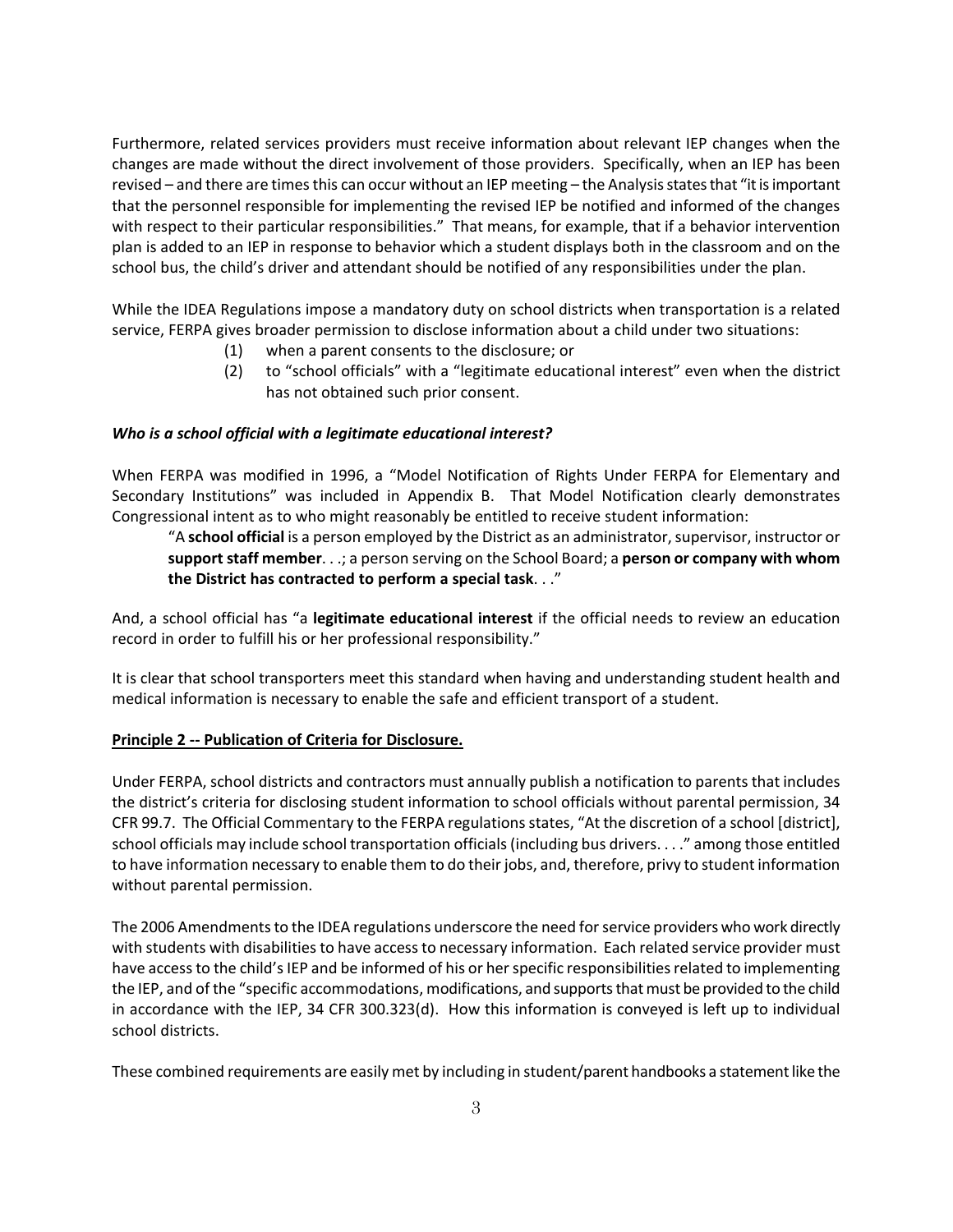following suggested in Appendix B to FERPA:

"Federal law permits the school district to disclose personally identifiable information in the student's education records to 'school officials with legitimate educational interests.' School officials include persons employed by the district as an administrator, supervisor, teacher, or support staff member (including but not limited to,... transportation personnel...);... a person, agency, or company with whom the District has contracted, or otherwise arranged to perform a special task or service. . . Such individuals have a legitimate educational interest if s/he needs to review an education record in order to fulfill his or her professional and/or official responsibility. A legitimate educational interest also exists where the staff member or other individual works directly with students and needs to review education records to increase his/her awareness of steps necessary for the safety and welfare of students and staff members."

#### **Principle 3 – Confidentiality.**

The IDEA Regulations recognize that confidentiality requirements apply to the provision of necessary student information to school district employees and school transportation contractors. These requirements do not prohibit disclosure, but merely impose on "agency or institution that collects, maintains or uses personally identifiable information, or from which information is obtained" the duty to protect the confidentiality of such information "at collection, storage, disclosure and destruction stages." [See Regs., Sec. 300.572 (a).] This duty is further defined by the FERPA requirement that a school district share personally identifiable information from an education record only on the condition that the recipient of the information will not disclose the information to any other party without the prior consent of the parent or eligible student.

School bus companies must be under the "direct control" of the district regarding the use and maintenance of education records. This requirement may be fulfilled by including allocation of responsibilities and mutual understandings in the contract between the parties.

In addition, transportation departments and school bus companies must make reasonable efforts to protect the student information they receive, whether they use physical means, like keeping the information under lock; or administrative means, through the use of training and policies prohibiting all disclosure other than sharing with another school official who has a legitimate educational interest; or key technological means like providing it on computers only when password-protected. Protocols concerning student information security should be codified in a policy that is widely distributed, implemented, and monitored. The federal Privacy Technical Assistance Center (PTAC) has developed a body of best practice resources to help education stakeholders in this sometimes complicated arena. The PTAC "toolkit" includes case studies, webinars, checklists and other information related to (1) data sharing, (2) disclosure avoidance, (3) security best practices, (4) data governance, and (5) legal references. Please see[: http://ptac.ed.gov/toolkit.](http://ptac.ed.gov/toolkit)

Since student information is, increasingly, stored electronically on in-house or cloud-based servers, more needs to be said about this evolving area of information maintenance. Consider requiring those who claima need to access student information via technology to fill out a specific request form, indicating, among other details, the specific business reason for the need, and a statement as to why the information is not available in another way. When student information is stored or communicated electronically, current best practices and applicable policies for electronic information security should be followed. It is wise to employ or contract for the services of professionals with expertise in this area who can serve as resources and provide guidance or training to prevent and, if necessary, address, a security breach.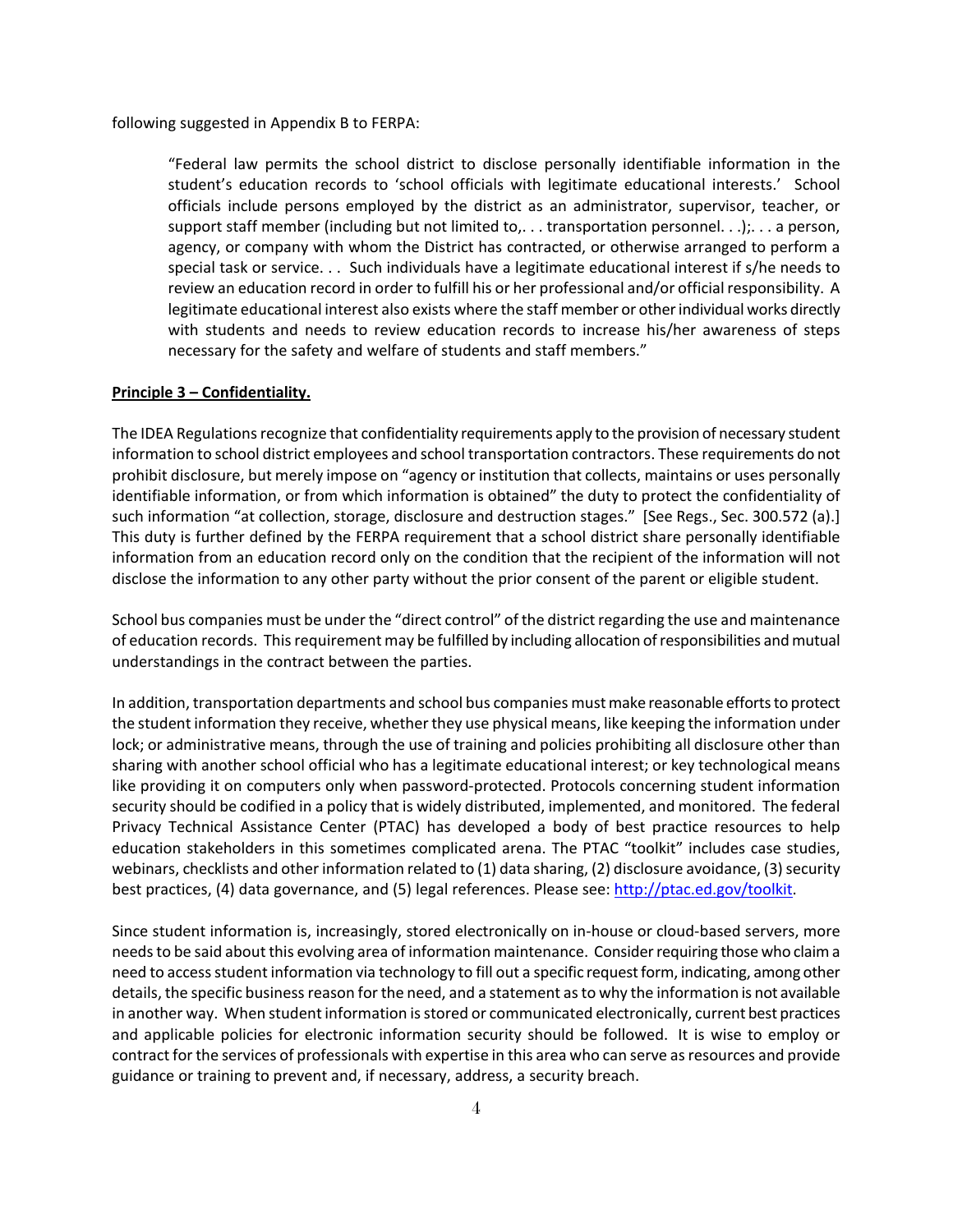For additional information on keeping student information secure, see the PTAC website, [http://ptac.ed.gov/.](http://ptac.ed.gov/)

#### **Principle 4 – Training.**

In order to receive student information which is otherwise confidential, school transporters must receive training -- like all other personnel who receive this information in the course of their job duties.

All related services personnel must be "trained," and the Official Commentary to Section 300.24 of the Regs specifically includes "bus drivers" among such personnel. The Regs further state that "all persons collecting or using personally identifiable information must receive training or instruction regarding" limitations imposed by IDEA and FERPA and state policies and procedures which implement the disclosure and confidentiality provisions of these federal laws. [See Regs., Section 300. 572 (c).]

# **The Bottom Line: Why Should School Districts Ensure That Pupil Transportation Officials Have Access to Student Information?**

#### *Participation in IEP Meetings.*

As indicated above, the duty to inform is mandatory under IDEA Regulations when school transportation is provided as a related service. School transporters are essential participants in the decision which must be made as to whether transportation is a related service for a particular child. Section 300.344 of the Regs provides that a local education agency may include related services personnel as appropriate at the IEP meeting. Appendix A of the IDEA Regulations include many useful questions and answers.

- The answer to Question 30 states: "...[I]t is appropriate for [related services personnel] to be included if a particular related service is to be discussed as part of the IEP meeting."
- The answer to Question 33 states: "In determining whether to include transportation in a child's IEP and whether the child needs to receive transportation as a related service, it would be appropriate to have at the IEP meeting a person with expertise in that area."That expertise will be most evident -- and most valuable -- when members of the IEP team have necessary information about the needs of the student.

In its *Letter to Smith* (July 12, 1995), and in a number of letters and opinions since then, the Office of Special Education Programs (OSEP) of the U.S. Department of Education stated that the IEP must include more than a "yes" or "no" to the question "Is transportation a related service?" Rather, it must include accommodation, modifications, and supports which must be provided for the child in accordance with his/her unique needs. Transporters are likely to be more aware of the availability of assistive technology devices applicable to transportation than anyone else on the IEP team, and certainly will have the responsibility to properly use such devices in response to the child's needs. Health and medical information is essential to this end. OSEP has specifically noted in *Letter to Smith*: "In all instances, each student's need for transportation as a related service and the type of transportation to be provided are issues to be discussed and decided during the evaluation process and individualized education program (IEP) meeting, and the transportation arrangements agreed upon should be included in the disabled student's IEP."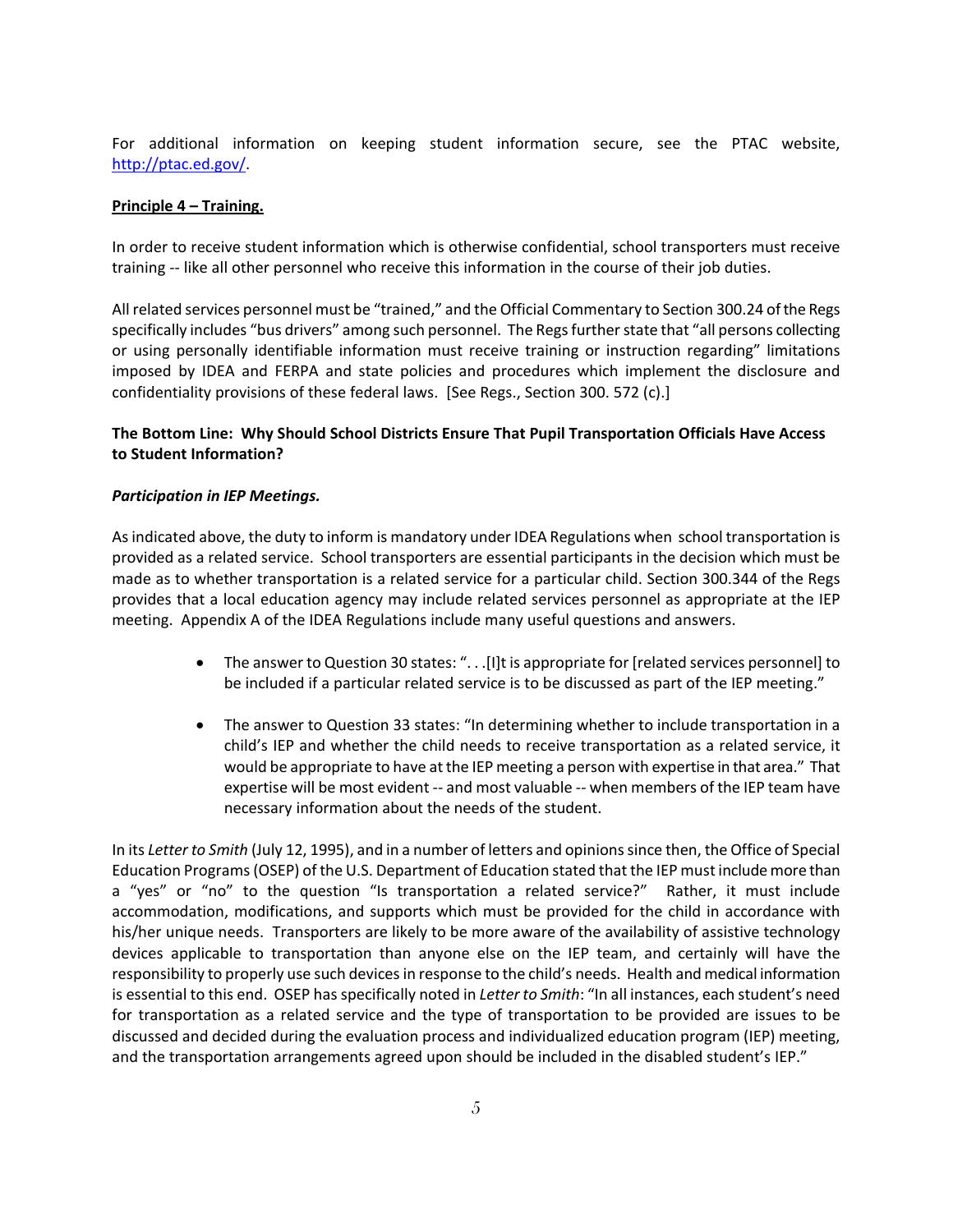"Transportation arrangements" are obvious components of the information transporters must receive. But remember, Section 300.342(b)(3) of the Regulations implementing Part B of the IDEA mandates that each related service provider know what s/he must do specifically to implement the IDEA. Consequently, other information such as behavior intervention plans or assistive technology details must be shared with transporters to comply with this provision.

Finally, in order to determine necessary components of training for transporters, it is critical to share student health and medical information with driver trainers, and the occupational therapists, physical therapists, nurses and others who will work with them. How else can drivers and bus attendants be aware of proper responses to the unique medical needs of students?

### **Are There Risks to School Districts if Information is shared with Transporters?**

Generally, a single mistake by a school district or contractor will not amount to a violation of FERPA. However, the Family Compliance Office of the U.S. Department of Education, which investigates, processes and reviews complaints and violations under FERPA, may take steps regarding individuals who improperly disclose information from education records. Section 99.33 of the Regulations implementing FERPA provides:

"If this Office determines that a third party improperly re-discloses personally identifiable information from education records in violation of [FERPA], the educational agency or institution may not allow that third party access to personally identifiable information from education records for at least five years."

The implications of this section are significant. Since a school district makes a commitment when sharing information with a bus driver that the driver will not inappropriately "re-disclose" the information to a third party, there can be strong sanctions if that condition is not met. Since a driver needs certain information in order to do his/her job, a restriction which prevents access to necessary information for at least five years means that the driver cannot do his or her job. That situation would most likely result in termination. Even absent federal agency determination of a breach of confidentiality, or a privately brought action based on invasion of privacy or inaccuracy of the information, a school district might well consider this a sufficiently serious rule violation to impose consequences up to and including termination.

A school district violates FERPA if it has a policy of denying access to records to parents, or it has a policy of wrongly disclosing information to third parties. A parent or student over the age of 18 may file a complaint giving specifics about why that person thinks a school district has violated FERPA. The complaint must be submitted within 180 days of the alleged violation or of the date that the complainant knew of or reasonably should have known of the alleged violation. Following an agency investigation in which it is determined that a violation has occurred; the Family Compliance Office may take a number of steps:

- It will give the school district a reasonable period of time to comply with specific steps set out by the Office; and
- If the school district does not comply within that period, the Office may withhold federal monies, and/or issue an order to compel compliance.

Before the extreme sanction of loss of eligibility for federal funds is applied, a school district must not only have a policy of violation, but also refuse to take steps to comply with FERPA within a reasonable period of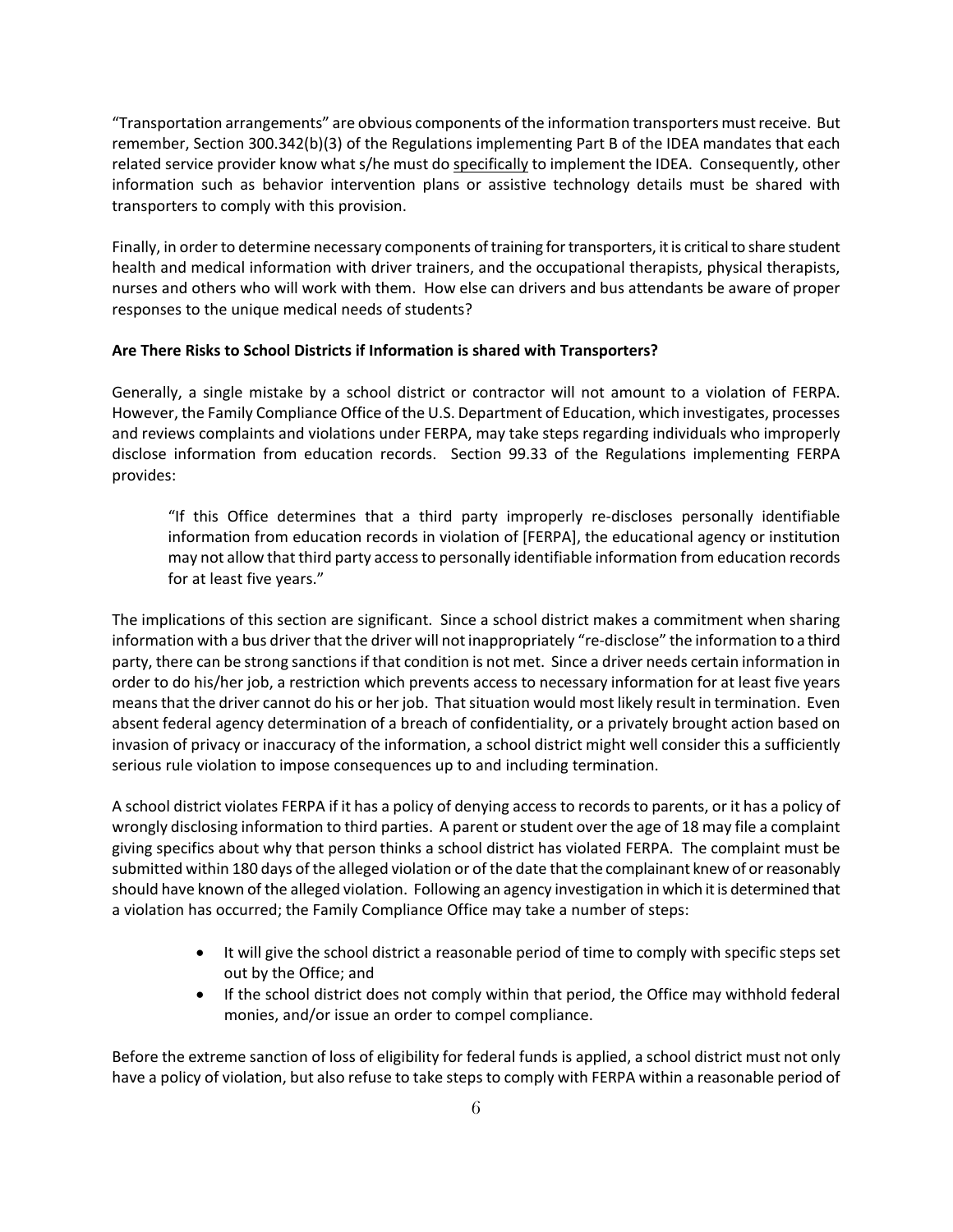time. Therefore, the school district which shares necessary information with drivers risks little. That is especially true in comparison with the potential risks to the safety and welfare of the student if important information is not shared. On the other hand, the driver who does not take that responsibility seriously risks losing his or her job.

### *What about the Health Insurance Portability and Accountability Act of 1996* (*HIPAA; final Privacy Rule at 45 CFR 160 and 164)*

The relationship between HIPAA and FERPA has, apparently, been a source of confusion that has led well-meaning school administrators to refuse to share student medical and health information with school transportation professionals on grounds that such sharing would constitute a violation of HIPAA. But see the joint guidance document from the Department of Education and the Department of Health and Human Services [\(http://www2.ed.gov/policy/gen/guid/fpco/doc/ferpa-hipaa-guidance.pdf\)](http://www2.ed.gov/policy/gen/guid/fpco/doc/ferpa-hipaa-guidance.pdf) first published in 2008, that helps to sort out the relationship between FERPA and HIPPA. An invaluable resource for educators and school transportation professionals, it includes an overview of FERPA, an overview of HIPAA, a discussion of places the two laws may intersect, and FAQ's. In general, the HIPAA Privacy Rule does not apply to an elementary or secondary school: they are typically not HIPAA covered entities. Rather, student health and medical records held by schools are subject to FERPA, as described above, and HIPAA in no way prevents disclosure of necessary information to school transporters.

#### **Conclusion**

School transporters can legally receive information about students' health and medical conditions when these conditions may impact transportation planning and implementation. Factors to be considered in setting conditions for such disclosure include: the determination of legitimate educational interest; compliance with FERPA requirements of notice; requiring confidentiality of the transporters to whom the information is disclosed, and, training. It is clear that once transporters are trained regarding the requirement of confidentiality, school district and medical personnel are well-advised to share this information.

© National Association of State Directors of Pupil Transportation Services. All rights reserved. October 2014

#### **BIOGRAPHICAL INFORMATION: PEGGY A. BURNS, ESQ.**

**Peggy Burns** served as in-house legal counsel for a large suburban school district in Colorado for twenty years. She now consults full-time as the founder and president of Education Compliance Group, an organization committed to addressing compliance issues in education. A former high school English and forensics teacher, and licensed attorney for more than thirty years, Peggy has devoted the past twenty-seven years specifically to legal issues affecting public education.

Peggy is sought after as a presenter at state, regional, and national conferences, focusing most often on legal issues related to school transportation and special education. She works with school districts and